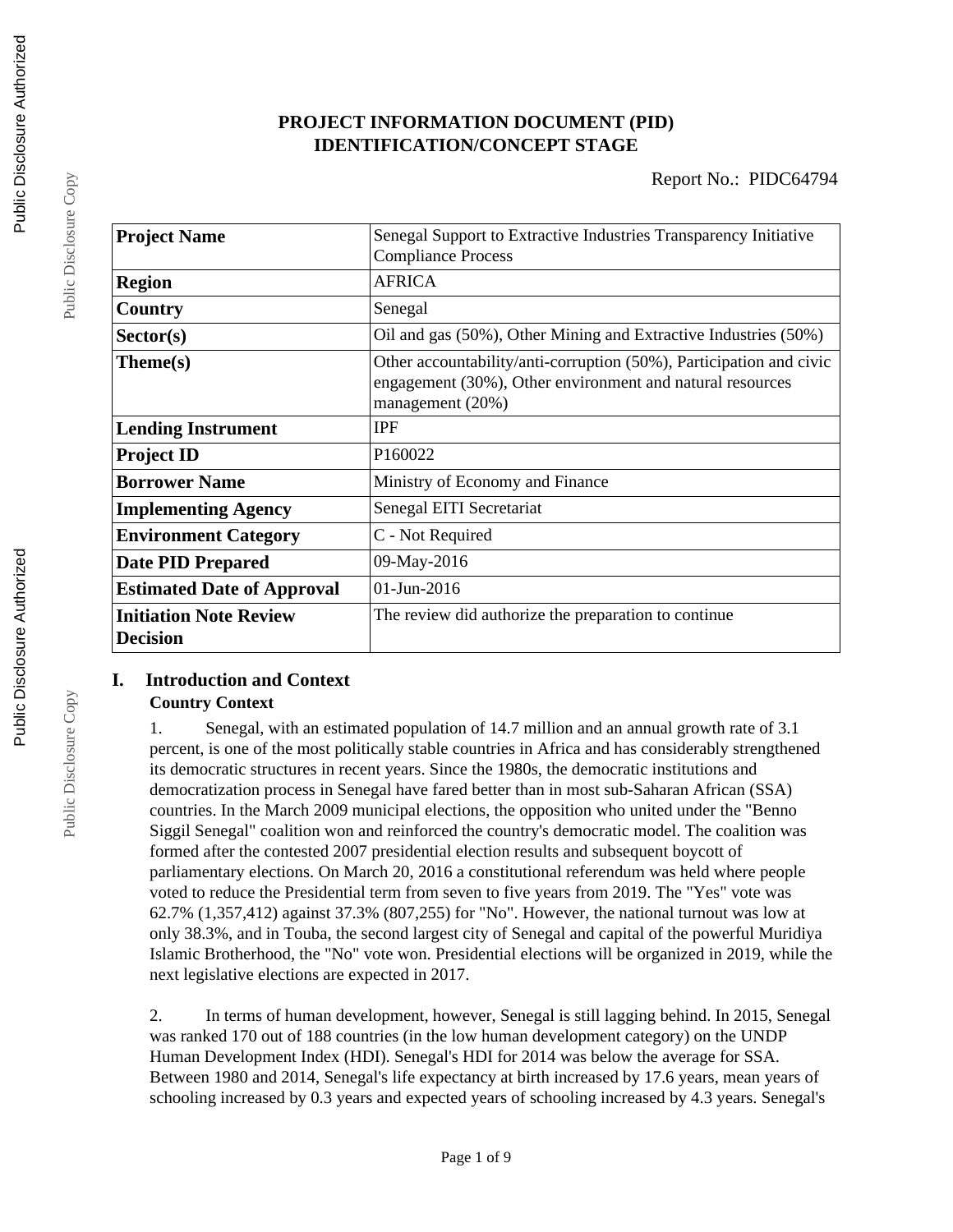GNI per capita increased by about 15.0 percent between 1980 and 2014. Under-5 and infant mortality ratios were respectively estimated at 47 and 42 (per 1000 live births) in 2015. Maternal mortality, was a ratio of 315 for 100,000 living births in 2015. In 2014, the primary school completion rate stood at 61 percent. The primary completion rate has come a long way, but at 72 percent, Senegal is still below the global average for other lower middle-income countries (97%). At middle and secondary school levels, important progress has been made over the last five years in terms of increases in enrollment. However, this has not been accompanied by adequate investment resources, and curricula are not designed to prepare students for scientific or technical studies.

3. Progress towards poverty reduction in Senegal has been mixed in the first decade of the 21st century. Between 2001 and 2005 the national poverty rates fell by 6.9 percentage points (from 55.2 to 48.3%), but stalled between 2005 and 2011 . Extreme poverty followed the same trend, as the percentage of people unable to cover their basic food needs decreased only slightly from 17.2 percent in 2001 to 14.8% in 2011. Further, the absolute number of poor increased by 600,000 people over the entire period due to a relatively high level of population growth of 2.5% per year. Increasing human capital is key to increase households' income and further reduce poverty, as it has the potential to help spur economic growth and generate broader economic opportunities for the population. Education is highly correlated with both the quantity and quality of jobs, and appears to be the single most effective asset associated with households' emergence out of poverty and reduced likelihood of falling into poverty. However, the educational levels of the workforce, particularly youth, is low despite recent improvements. In 2011, 62 % of the employed workers and 45 % of those aged 15 to 29 years had no education. Unless the lack of human capital is effectively addressed, the low educational endowments of the next generations will be a severe constraint to eliminating poverty.

4. After experiencing lackluster growth of 3.3% since 2006, growth began to improve in 2014, and according to the government's recent estimates was 6.5% in 2015 and estimated to be 6.4% in 2016. The 2015 outcome reflected a bumper agricultural season. Senegal benefited from lower international commodity prices, and good rainfall, which combined with government efforts, boosted agricultural value added by around a third. The higher growth also reflects good performances in industry and services, as the economy benefited from various developments including the implementation of the Plan Senegal Emergent (PSE), strengthened trade with Mali, and falling oil prices. There is a clear consensus among key players that to achieve the PSE growth targets, Senegal needs to accelerate reforms to encourage small and medium enterprises (SMEs) and foreign investment, continue to downsize the government, and implement some difficult structural reforms in energy, transportation, and agriculture.

5. Relatively strong macro fundamentals underpin the reform and expenditure program. The government budget is increasing by 5.4% in 2016, which is roughly equivalent to 35% of GDP. There is a modest fiscal deficit of 4.2% of GDP predicted for 2016, down by 0.6 percentage points compared to 2015. Revenue collection is projected to improve in 2016 to reach 22.3% of GDP, up from 21.6% in 2015. Securing the revenue base is an important objective for the authorities to preclude future increases in borrowing or budget deficits. The immediate priority is to increase tax mobilization through continued capacity building and modernization of tax administration, as well as the rationalizing of spending related to wages and salaries. In addition, a decrease in the current expenditure to total expenditure ratio from 80% in 2015 to 75% in 2016 will contribute to the reduction of the deficit while allowing for an increase in the investment ratio and for the development of the social safety net.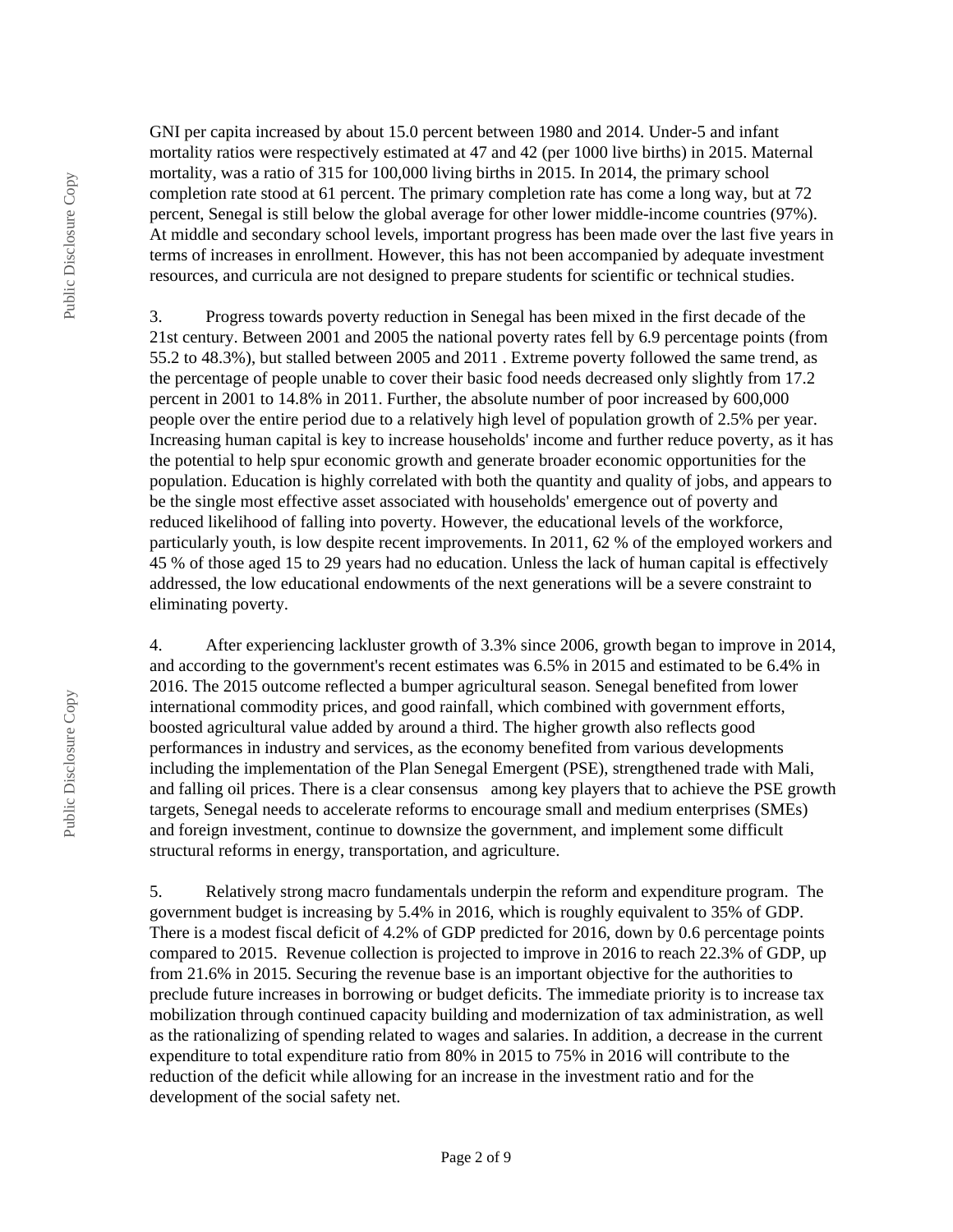#### **Sectoral and Institutional Context**

6. The Government of Senegal has sought to improve its investment climate and recently the institutional setting of the extractives sector is under review. The Ministry of Energy and Renewable Energy Development is the entity responsible for the implementation and monitoring of government policy for the hydrocarbons sector. Two agencies are in charge of monitoring the exploration and exploitation of hydrocarbons in Senegal: Hydrocarbons Directorate (DH) of the Ministry of Energy and the Renewable Energy Development, and the Oil Company of Senegal (PETROSEN), a limited liability company with majority public ownership (99% owned by the Government), created in May 1981. The January 8, 1998 Petroleum Code and its implementing decree (No. 98-810 of 6 October 1998) govern the prospecting, exploration, exploitation and transportation of hydrocarbons and the fiscal regime of these activities. An exercise to review the code is now underway. With regards to the mining sector, the Ministry of Industry and Mines is responsible for the implementation and monitoring of government policies. In 2013, the Directorate of Mines and Geology (DMG), was in charge of monitoring exploration operations and exploitation of minerals in Senegal. DMG has several divisions including the Centre for Documentation and Mining Cadastre (CDCM) which is an information center covering all the geological and mining data about Senegal. The November 24, 2003 Mining Code and its implementing decree (No. 2004-647 of 17 May 2004) govern the sector's activities. A code revision exercise was initiated in 2013.

7. The Government of Senegal (GoSN) declared its interest in becoming an Extractive Industries Transparency Initiative (EITI) Candidate country in July 2012 and submitted an EITI Candidature application in July 2013. The EITI- National Committee (EITI-NC) was confirmed by Presidential Decree in June 2013. The decision to join the Extractive Industries Transparency Initiative (EITI) in this context symbolizes the ambition of Senegal to make good governance a reality in the management of public affairs and its intention to make the extractive sector an engine of economic growth. Senegal has also expanded the scope of the EITI reporting to include the reconciliation of payments from quarrying companies. The first EITI report was due in October 2015 with expected validation by October 17, 2016. In accordance with these commitments, the first EITI report of Senegal was published in October 2015 (covering the year 2013). As is common with early EITI reports, Senegal's first report does not contain all the information required to become compliant with the EITI standard. However, it provides a particularly important assessment of the actions that should be undertaken to enable the country to improve the level of transparency in its extractive industries in order to meet the EITI standard by October 2016.

8. According to 2013 EITI report, Senegal's extractives sector contributed about USD 82 million to the government in 2013 mainly from the mining sector with a small contribution from the oil and gas sector. The report cites Senegal as a world leader in the production of phosphates but also highlights a missed opportunity in revenues from minerals that remain underground. The commencement of new mining operations such as the mineral sands project in Diogo and the discovery of an oil field off the coast of Senegal in 2014 signal the need to boost reforms for good governance and transparency, and strengthen the Government's capacity to manage the extractives sector. The hydrocarbons sector could transform the country's future in light of large reserves that have been discovered offshore. If strong potential gas indices are found, several scenarios for Senegal's economic development will become feasible. The mining sector on the other hand is touted to be instrumental for achieving Senegal?s goal of economic growth at seven percent for the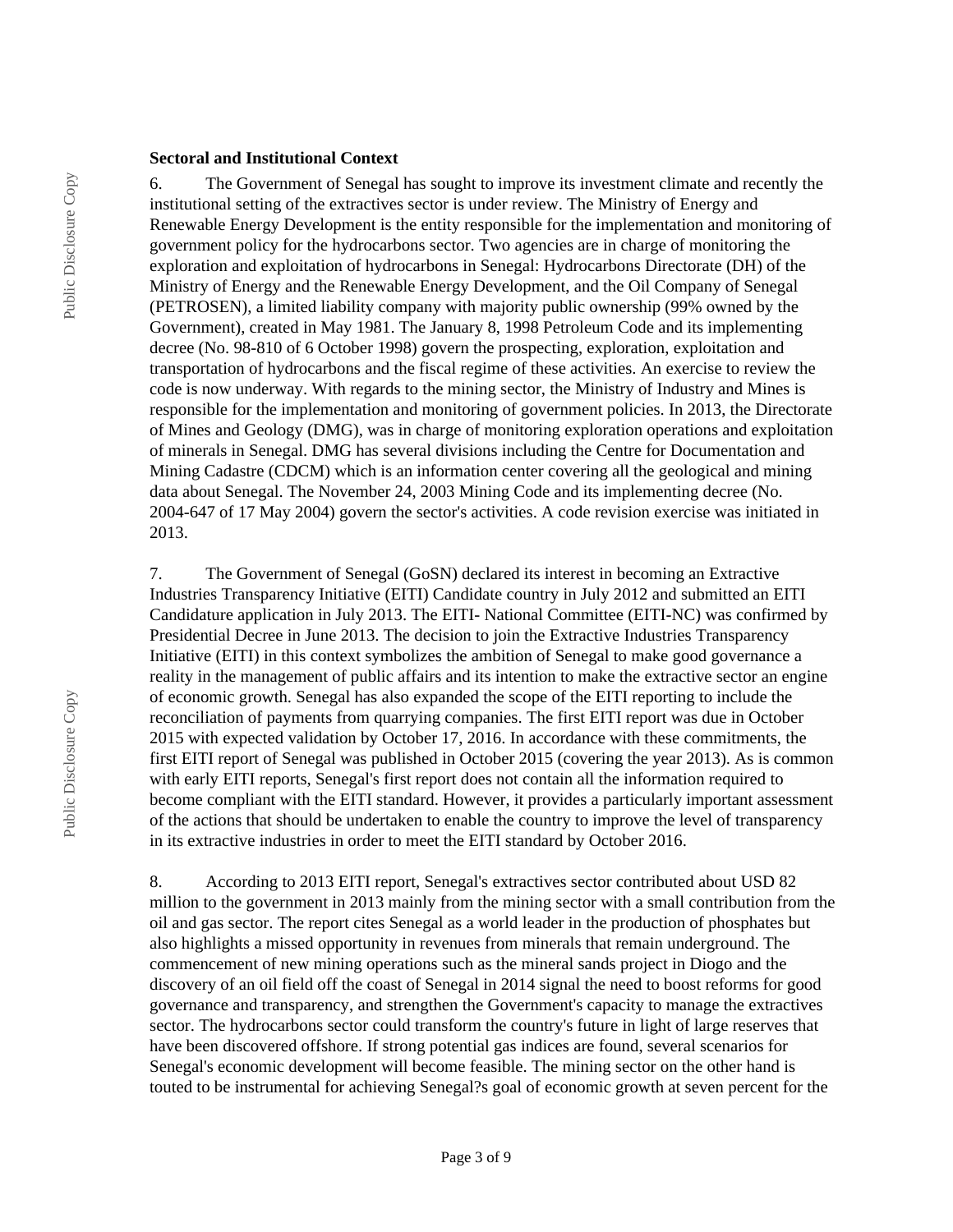next decade.

9. The report also indicates that the sector's revenue reconciliation exercise showed a difference of USD 21 million between declarations of tax payments and collected tax revenues. In addition, the reconciliation exercise was done without a list of clearly established significant revenue streams and does not track the sub-streams, nor provides information on revenues that are potentially associated with the transportation of petroleum products, gas and mining, and ignores social spending. Finally, the reliability of the data included in the first report remains a concern. The recommendations of the Independent Administrator (IA) stressed the need to educate reporting entities on the EITI process, to increase the reliability of data, simplify the data collection exercise and to add a few revenue flows into the EITI perimeter. Other recommendations of the report included: (i) the need for a petroleum sector database, (ii) the need for verification/audit of government data, and (iii) the urgent need for awareness and training of reporting agencies. In addition, it will be necessary for the declaring public authorities to develop the human resources and logistical capacity to track and manage the sector in a comprehensive manner. The quality of the next report will be crucial, as theprevious report is not adequate to enable the country to be declared compliant with the EITI Standard and that such compliance requires at least one report meeting all the requirements of EITI be published by October 17, 2016. Continued support through the proposed grant is, therefore, an important contribution to ensuring viability and sustainability of the EITI process in Senegal.

10. Mining Sector. Senegal is a world leader in the production of phosphates with an annual production of 1.4 million tons and deposits of heavy metals have the potential to bring the country to the status of world leading producer of ilmenite and zircon, especially on the Grande Cote site which is 50 kilometers north of Dakar. There is an evident contradiction, between the significant production figures of the mining sector and its weight in the economy. The 2013 EITI Report notes that Senegal's current mining code exempts companies in the exploration phase from taxes and from paying customs on equipment, supplies, and imported petroleum products used in exploration. The EITI Report also notes that proposed revisions to the 2003 mining code include moderate increases in royalties, the introduction of a tiered tax system based on the price of minerals and the level of local processing, the introduction of a "take it or lose it" clause requiring mining licenseholders to extract minerals in an effort to curb speculation, and provisions aimed at promoting the use of local goods, services and staff.

11. In 2013 a presidential decree established the "Commission de revision des contrats minier et du code miner" (Commission for the revision of mining contracts and the mining code) which is composed of public institution representatives (government, Parliament, etc.) to revise the 2003 mining code. One of the key objectives of the new mining code is to increase revenues to the government from the mining sector. A new mining code will, however, not substitute for a comprehensive strategy for the sector's development which would advance the national development plan (PSE). The growth of the mining sector in Senegal has reinforced the importance of a policy towards the management of artisanal mining, management of social and environmental impacts, increase in geological knowledge of available resources throughout the territory, and mainly the need for better mobilization of revenues from the sector.

12. Oil and Gas Sector. In the last two years, Senegal has made promising crude oil and gas discoveries. In late 2014, Cairn Energy PLC (40 percent), ConocoPhillips (35 percent), FAR (15 percent), and Societe Petroles du Senegal (Petrosen) (10 percent) made two significant discoveries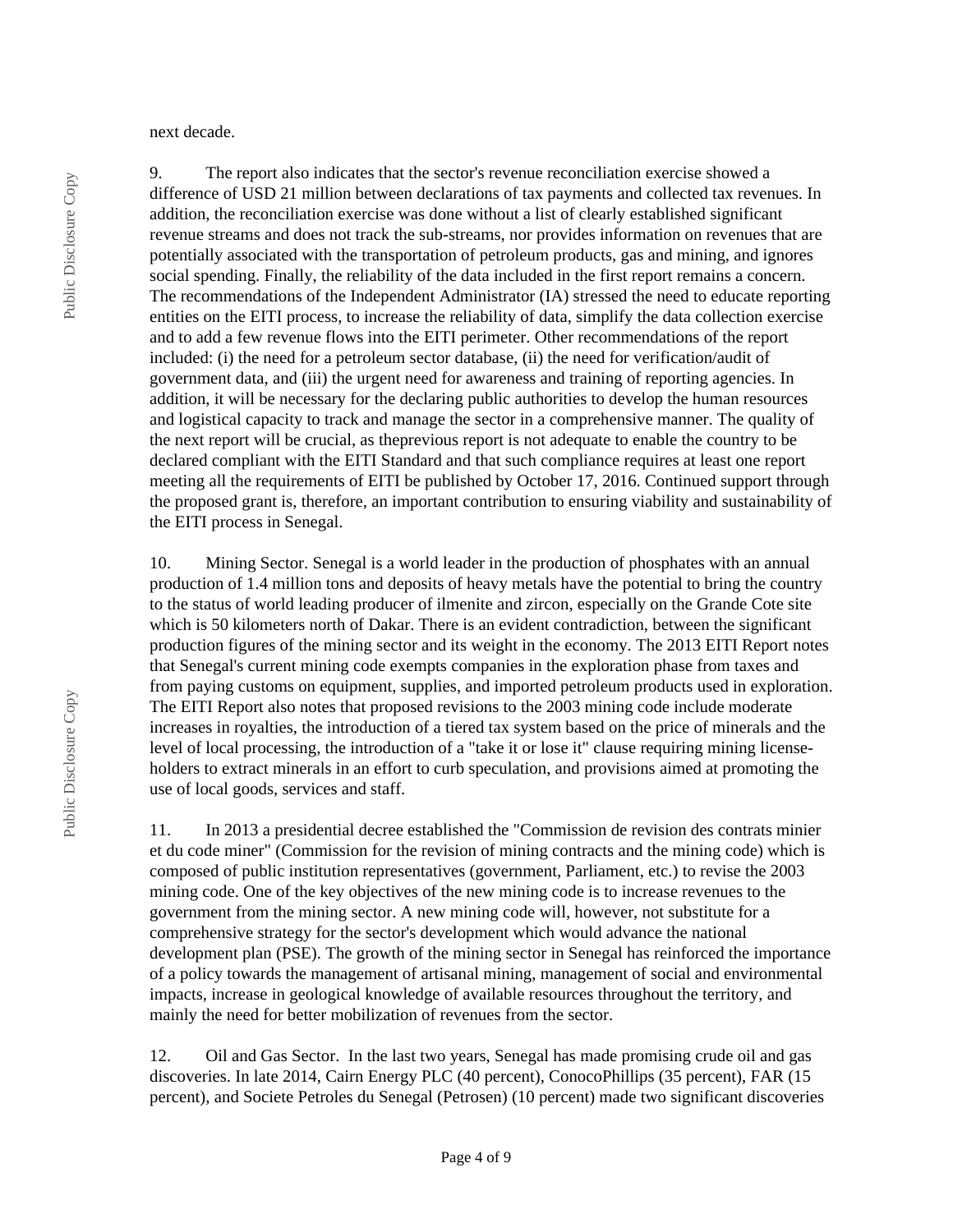of deep-sea oil in southern Senegal: FAN-1, an oil finding, and SNE-1, an oil and gas finding. These exploration wells were the first to be drilled along the Senegalese coast in more than 20 years and were the first deep-sea exploration wells. The appraisal program for resources at the SNE location includes a 3D seismic review which was completed in 2015 and four appraisal wells. The first appraisal well, SNE-2, was successfully drilled in January 2016, the second appraisal well, SNE-3, was successfully drilled in March 2016, and the third appraisal well, BEL-1, was successfully drilled in April 2016, thereby confirming that the oil and gas discovery should be commercially viable with a crude oil API of about 32o and daily flows projected to be about 10,000 barrels. Drilling of a fourth appraisal well (SNE-4) will help finalize the resource appraisal of the reservoir which is expected to enclose more than 400 million barrels.

13. In a Council of Minister press release of January 27, 2016, President Macky Sall indicated that a significant ultra-deep discovery of gas had been made in the Geumbeul-1 well. The Guembeul-1 discovery is one of the most important in the gas industry in West Africa in several years. In addition, it is especially important for the future development of oil and gas potential in Senegal, where a great many offshore wells have been drilled since the 1950s, with very limited success thus far. The Guembeul-1 well encountered the reservoir target at a water depth of close to 2,700 meters and 5,000 meters of sediment. The presence of gas-water contact has not yet been established. The drilling led to the discovery of a gas column with a depth of over 100 meters. According to Kosmos, there is reservoir continuity as well as static pressure communication between Guembeul-1 and Tortue-1, suggesting a single, large gas accumulation, currently estimated at 17 20 Tcf after a first appraisal well was drilled on the Mauritanian side of the reservoir. While ultra-deep off-shore drilling are costly and challenging, the discovery is far more than three about four times the minimum size required to develop a liquefied natural gas (LNG) export project. It is, therefore, expected that the appraisal program will be able to be financed and completed i n a relatively short term.

14. If the oil and gas p otential is confirmed during the upcoming testing and follow-up resource certification, developments in Senegal's oil and gas sector have the potential to radically transform the country. Both discoveries could potentially create revenue flows that GoSN can use to finance its economic growth strategy and create direct and indirect employment and other local content, as well as to fuel shared and equitable growth. However, Senegal is also in a position of experiencing a potential "resource curse" that could negatively affect the country's economic performance and the associated risks of violent conflict and increased rent seeking behavior. Unless effectively managed, the sector's contribution to the economy could lead to a "paradox of plenty" rather than growth, shared prosperity, and poverty reduction. Therefore, political decision-making rooted in good governance principles of transparency and accountability with EITI as a tangible tool is critical more than ever before among GoSN's other policy and institutional considerations in the short term future.

#### **Relationship to CAS/CPS/CPF**

15. The implementation of EITI would support GoSN's efforts for improving governance and enhancing transparency in the mining and oil and gas sectors. Through the implementation of EITI, the government can demonstrate its adherence to an internationally recognized standard and practices of good, open and responsible governance. Greater transparency in production data, licenses, and payments and revenues can boost prospective investors' confidence and enhance competition. This could support Senegal in consolidating its credibility with international public and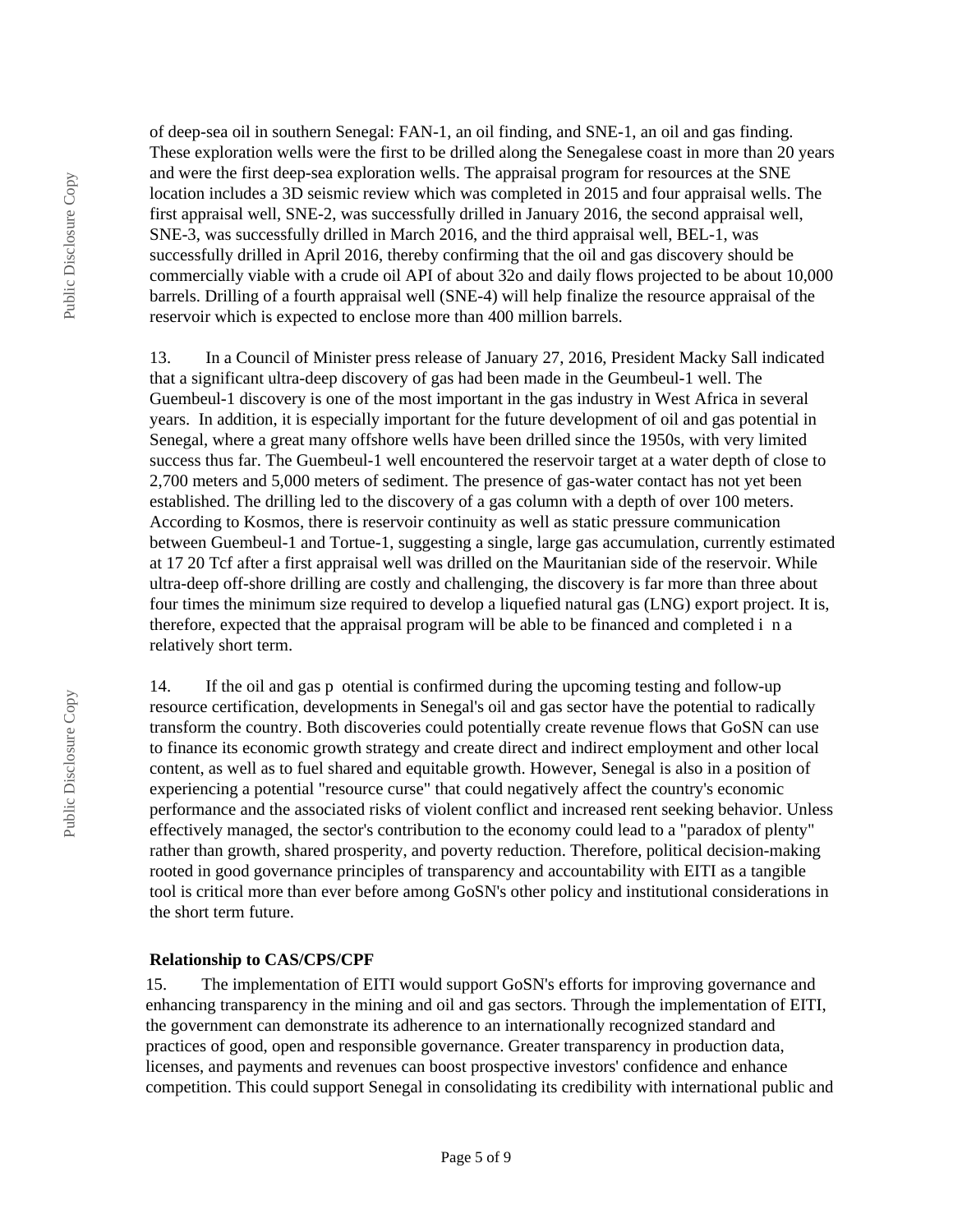private partners.

16. The proposed project is in line with and supports the World Bank Group?s Country Partnership Strategy (CPS) for Senegal (FY13-17) (Report No. 73478-SN). The CPS supports Senegal's efforts to pursue a higher growth and shared prosperity path over the medium-term. The CPS is built upon one foundation and two pillars, as follows:

- Foundation: strengthening the governance framework and building resilience;

- Pillar 1: accelerating inclusive growth and creating employment; and
- Pillar 2: improving service delivery.

17. The grant and implementation of EITI contributes to the governance of the extractives sector and enhancing the overall transparency in the extractives sectors. The project, therefore, directly contributes to the foundational pillar of the CPS "improving governance and strengthening resilience" through increased accountability in the public sector. Further, the EITI framework facilitates dialogue between civil society and the government through the EITI Multi-Stakeholder Group (MSG), known in Senegal as the EITI- National Committee (EITI-NC) in Senegal. By helping Senegal implement its EITI agenda, the proposed activity would be a small but important element in support of the Bank?s partnership with Senegal.

## **II. Project Development Objective(s)**

#### **Proposed Development Objective(s)**

18. The project development objective (PDO) is to assist Senegal in implementing its EITI agenda.

## **Key Results**

19. Progress in achieving the PDO will be measured by the following key results indicators:

a) Progress of EITI implementation in Senegal as measured by EITI validation completed.

b) Enhanced capacity of state agencies and operators to comply with EITI disclosure requirements as measured by increased value of revenues reconciled in the EITI reports.

c) Increased stakeholder engagement in governance and accountability of the extractive industries as measured by follow up action plans to address EITI report's recommendations are developed and agreed by the EITI-NC annually.

## **III. Preliminary Description**

## **Concept Description**

20. The GoSN has taken a strong ownership of the EITI process and other stakeholders (civil society, industry, parliamentarians) are showing interest in advancing governance and accountability in the extractives sector. EITI-NC in Senegal has started to play a regional leadership role and facilitator for the adoption of extractive transparency measures both at the national and the regional levels. For instance, the EITI-NC hosted a meeting of African EITI National Coordinators to discuss the evolution of the Standard and the needs of their respective countries. Further, civil society and private sector stakeholders have successfully established independent constituency groups led by the "Coalition for transparency in extractive industries", a coalition of some 40 CSOs, and the Senegalese Chamber of Mines. These constituency groupings are facilitators of the EITI dialogue but do not represent exclusive organizations monopolizing the EITI mandate, as the members of EITI-NC are drawn from a nationwide pool of stakeholders.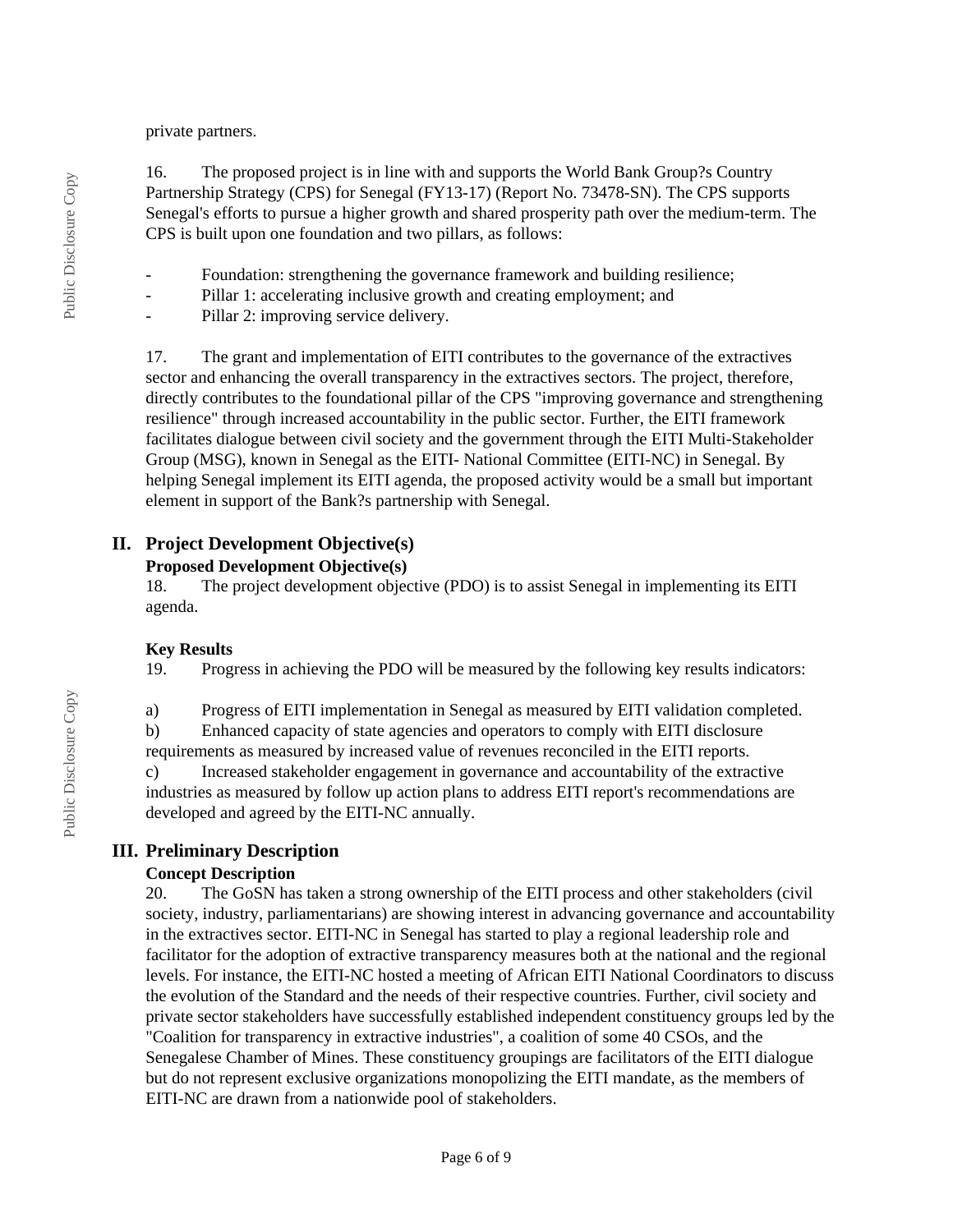21. Senegal's membership to EITI has allowed a dialogue on the sector's role in the economy. For example, the government has undertaken a review of its mining code which awaits approval by the National Assembly and has expressed its intention to revise the hydrocarbon legislation as well. Recognizing the efforts that remain to be undertaken, EITI-NC has developed an exercise in selfassessment of progress and works closely with an inter-ministerial committee on the achievement of progress expected by October 17, 2016. The efforts made so far are important and recognized as such. H.E. Professor Ismaila Fall, EITI-NC Chair, was elected alternating member of the International Board of EITI, which clearly demonstrates the appreciation of the efforts of EITI-NC to make Senegal meet the international standard of transparency and accountability.

22. The World Bank has supported GoSN since its EITI candidature approval in October 2013 through an initial grant of \$500,000 over two years and an additional funding of \$ 145,000 in July 2015. The quality of the implementation of the previous EITI grant that closed on December 31, 2015 was satisfactory: (i) EITI-NC is fully operationalized; it has developed its internal regulations and established several working subcommittees; (ii) the structure has ensured its sustainability through the development of an interactive website; and (iii) EITI-NC was able to involve several stakeholders, such as the "Parliamentary Network for the Government of Mineral Resources in Senegal", a media network and several networks of civil society. The support increased contributions to the parliamentary debate on the extractives sector policies such as the review of the mining code through a better understanding of industry issues and collaboration with other members of EITI-NC.

23. The Bank has been the main donor for EITI implementation in Senegal. The next largest direct supporter has been the UK Embassy that funded a visit of EITI-NC to the gold mining region of Kedougou. The Government of Canada, Department for Foreign Aid, Trade and Development (DFATD) has indirectly supported EITI by making the production of the first report a condition for budget support; DFATD has also funded some complementary activities such as: (1) a local development project (through SME support) in a major mining region, (2) a West African Economic and Monitoring Union region policy dialogue on the mining sector, (3) a study on mining production data, (4) a study on mining companies? Corporate Social Responsibility programs, and (5) a strategic planning exercise to finalize the multiyear work plan. An ongoing USAID support to civil society engagement in EITI will end in 2016 and there is no plan for a new project.

24. The proposed grant would be a follow-on grant to an EITI Multi-Donor Trust Fund (MDTF) grant (Senegal EITI Implementation Support Project, P131626) which financed the establishment of Senegal?s EITI Permanent Secretariat and the first EITI report's preparation and dissemination. The p roposed grant is meant to push EITI implementation in Senegal forward and support critical efforts needed to help the country reach EITI compliance. A follow-up grant is needed to ensure the sustainability and mainstreaming of EITI in Senegal.

#### Project Components

25. The proposed grant comprises four components as follows:

26. Component A: EITI Implementation Support. This component will support the activities essential to EITI implementation and meeting Senegal's obligations as an EITI candidate country to reach compliance. These activities include: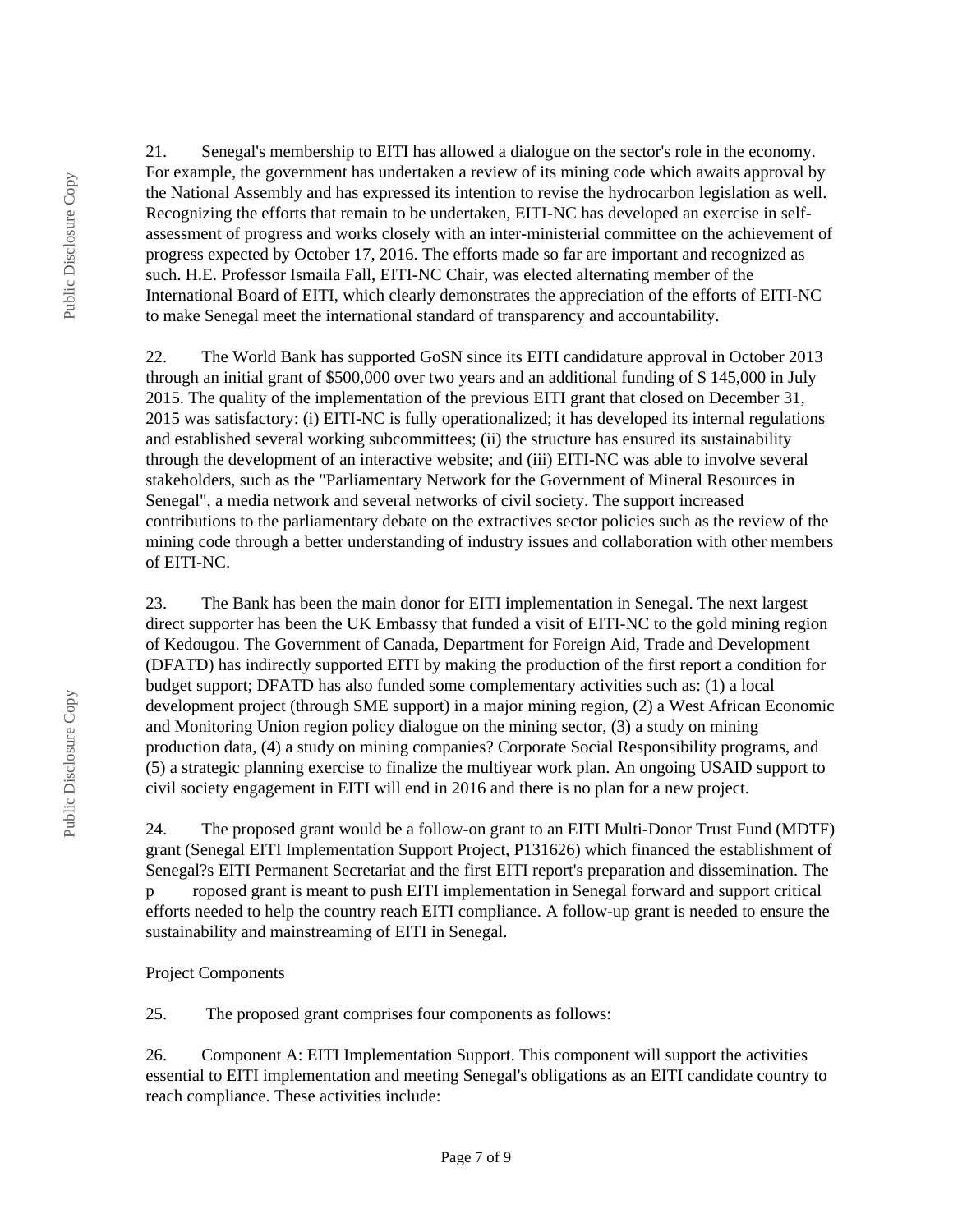- Annual EITI report for Senegal. Recruitment of an Independent Administrator (IA) in charge of the preparation of one EITI report covering all extractive industries for the calendar year 2014. Building on lessons learnt from the preparation of the first report, it will be important to help operators and state agencies better understand the EITI requirements. The project will thus support advisory services for state agencies and companies operating in the extractives industries to comply with EITI reporting requirements.

Assessment of the legal and institutional framework as it relates to the licensing and awarding of contracts in the oil, gas and mining sector in collaboration with DH. Recruitment of a consultant to: (i) review the legal and institutional framework in Senegal as it relates to license allocations (EITI requirement 2.2), registration of licenses (EITI requirement 2.3), and disclosure of contracts (EITI requirement 2.4), (ii) assess how the legal and regulatory environment compare to international best practice, and (iii) make recommendations on policy reforms the government can adopt in order to address the gaps and strengthen the sector in this aspect. While this assessment cannot influence reforms in the short-term, the recommendations should be shared with the IA for the 2014 report prior to publication so the findings can be incorporated.

27. Component B: Communication and Outreach. This component will support the communications and outreach plan of the EITI Permanent Secretariat for the first year of project implementation and will include the following activities:

Dissemination of the first EITI Report Support for the EITI Permanent Secretariat to: (i) publish and disseminate crucial information on EITI implementation through the production of a short video and brochures in order to inform the public on the overall extractives industry, EITI implementation and related events, and (ii) print and disseminate the first EITI report including in the mining regions and through a dissemination workshop in the capital. The workshop will include dissemination of information on the new EITI Standard (2016) and the EITI validation .process.

- Internet and social media activities. Support for the management of a Senegal EITI website and social media accounts that contains information specifically related to the EITI implementation in Senegal as well as wider information on activities related to transparency of extractive industries in Senegal, as well as global news and trends on EITI implementation experiences from other countries.

28. Component C: Project Management. This component will support the costs of three EITI Permanent Secretariat staff (Permanent Secretary, Administrative and Financial Officer, and Database Specialist) and provide support for travel the operating costs related to the work and training of the Permanent Secretariat staff and EITI-NC members of day to day activities carried out by the EITI Permanent Secretariat as well as an audit. GoSN covers the costs of office space and associated utility costs, operation costs associated including office supply, travel costs related to the work of the Secretariat and of EITI-NC members, office maintenance, internet, phone, banking charges, and vehicles and fuel, and will contribute to travel costs related to the work of the Secretariat and of EITI-NC members as needed.

## **IV. Safeguard Policies that Might Apply**

| Safeguard Policies Triggered by the Project | Y es | No. |  |
|---------------------------------------------|------|-----|--|
|---------------------------------------------|------|-----|--|